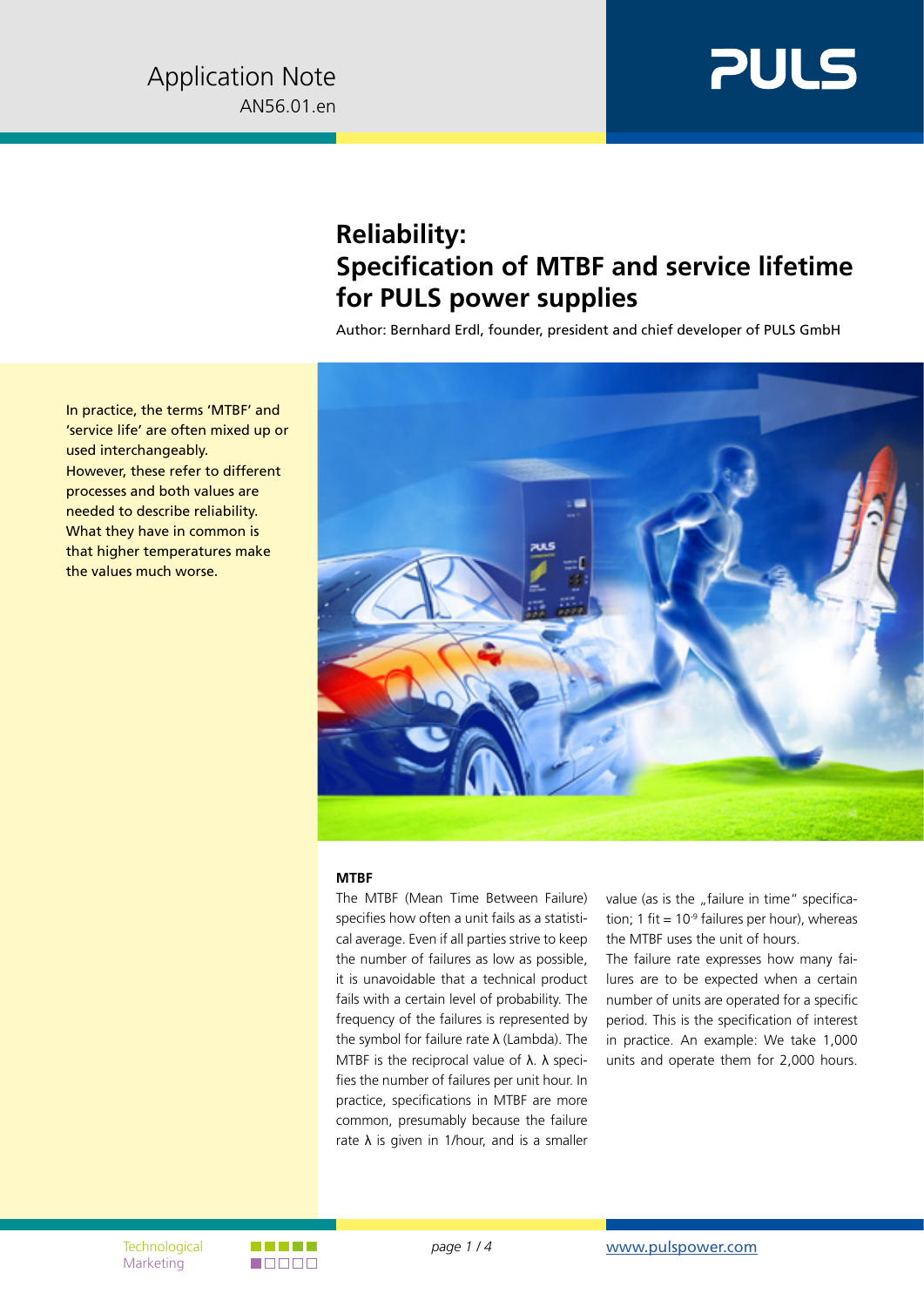This results in 2 million unit hours. If we observe 4 failures in this period, the failure rate is 4 failures / 2 million unit hours =  $2 \times$ 10-6 per hour or 2 ppm per hour. The MTBF as the reciprocal value of  $2 \times 10^{-6}$  per hour gives 500,000h, which is clearer.

You can look at it like this: If you operate 1,000 units for 2,000 hours, corresponding to 2 million unit hours, and the MTBF is 500,000h, we can expect four failures (2 million /  $500k = 4$ ).

A simple working hypothesis could also be that 500,000 units are operated simultaneously, of which each has an MTBF of 500,000h: one unit would then fail every hour.

It is important to understand that the failure rate/MTBF relates to statistical failures that apply from the first operating hour. Early failures are not taken into account as the manufacturer should exclude these occurring at the customer's site. Wear effects do not play a role here either, as it starts from the phase in which no age-related failures should occur. Higher temperatures accelerate the processes, low temperatures are very important for a low failure rate or high MTBF.



*Figure 1: Bath graph Error frequency across the service life of a unit*

## **Service life**

The service life does not relate to statistical failures during the normal operating time but instead refers to the time after which the components are no longer usable due to wear and tear. This specifies after how many years a power supply can no longer perform its specified service. The most relevant components affecting the service lifetime in a power supply are the electrolytic capacitors. They contain liquid electrolyte that during the course of time

is diffused by the component seal. The end of the service life is defined by the manufacturer when parameters such as capacity and internal resistance have degenerated by a specific amount from the start value. The service lifetime is therefore dependent on the type of electrolytic capacitor and also on its operating temperature. Every increase of 10°C reduces the service life by a factor of 2.

## **Comparison of the reliability values for the CPS20 with 24V/20A under various conditions**

| <b>Service life:</b>                       |                |      |               |                                                        |                                                         |
|--------------------------------------------|----------------|------|---------------|--------------------------------------------------------|---------------------------------------------------------|
|                                            |                |      |               |                                                        |                                                         |
| 10A                                        | $25^{\circ}$ C | 230V | 475,000h *)   |                                                        |                                                         |
| 20A                                        | $25^{\circ}$ C | 230V | 249,000h *)   |                                                        |                                                         |
| 20A                                        | $25^{\circ}$ C | 120V | 198,000h *)   |                                                        |                                                         |
|                                            |                |      |               |                                                        |                                                         |
| 10A                                        | $40^{\circ}$ C | 230V | $168,000h$ *) |                                                        |                                                         |
| 20A                                        | $40^{\circ}$ C | 230V | 88,000h       | *) Values exceeding 130,000h, in other words 15 years, |                                                         |
| 20A                                        | $40^{\circ}$ C | 120V | 70,000h       |                                                        | are calculated values only and are no longer quaranteed |
|                                            |                |      |               | by the manufacturers.                                  |                                                         |
| MTBF:                                      |                |      |               |                                                        |                                                         |
|                                            |                |      |               |                                                        |                                                         |
|                                            |                |      | SN 29500      | MIL HDBK 217F                                          |                                                         |
| 20A                                        | $25^{\circ}$ C | 230V | 882,000h      | 395,000h                                               |                                                         |
| Figure 2: Reliability values for the CPS20 |                |      |               |                                                        |                                                         |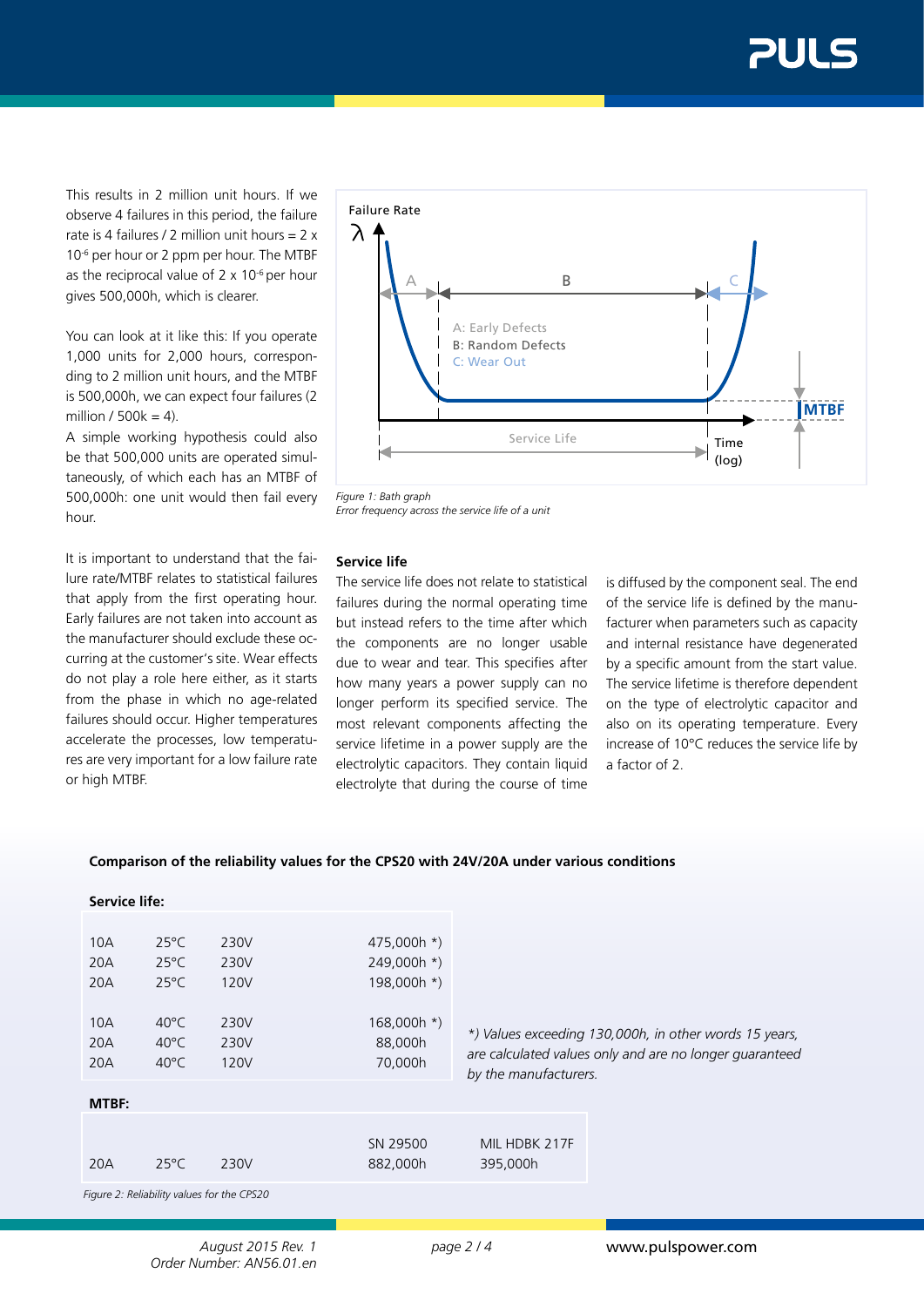

A clear comparison of the statistical failure rate MTBF and the expiry of the service life in a range of applications is given in figure 3. For example, in a rocket application, a short service life of 5 to 10 minutes is sufficient as in that time it has done its job and then crashes. With the variety of components it comprises, and in the light of the damage arising due to nonfunctionality, the failure time during these 10 minutes should be very low, however, meaning the MTBF is very high. A contrasting example is an amplifier in a submarine cable. It must last for 40 years as it cannot be easily replaced; on the other hand it is not so complex and a poorer MTBF is acceptable to compensate for the long service lifetime.

For high quality industrial power supplies, both the MTBF and the service lifetime are important. During the normal duration of use, as few failures as possible should interrupt operation and the usability of the machine should be achieved over many years without changing components.

Since the introduction of the DIMENSION product range, PULS has been a pioneer in specifying the values for MTBF and service life in its data sheets. Considerable value is set on ensuring that the definitions are clearly specified.

With the MTBF in particular, there are many ways to calculate the figure and depending on the calculation method and the definition of the operating conditions, the results are very different. The simplest method is the "parts count". Here only the number of components is counted and multiplied by a mean failure rate to calculate to the failure rate of the overall equipment. This is an over-simplification. It is more precise, more complicated and therefore unpopular with developers to consider each individual component in the power supply (which can be hundreds) to determine the electrical stress

*Figure 3: Difference between service life and MTBF using the example of several units*

via calculation and the thermal stress via measurement. These values then produce a program on the failure rate for the component under this stress condition and the total of the individual failure rates of the components gives the total failure rate/ MTBF of the device.



*Figure 4:* 

*For every 10°C temperature rise, service life is halved*